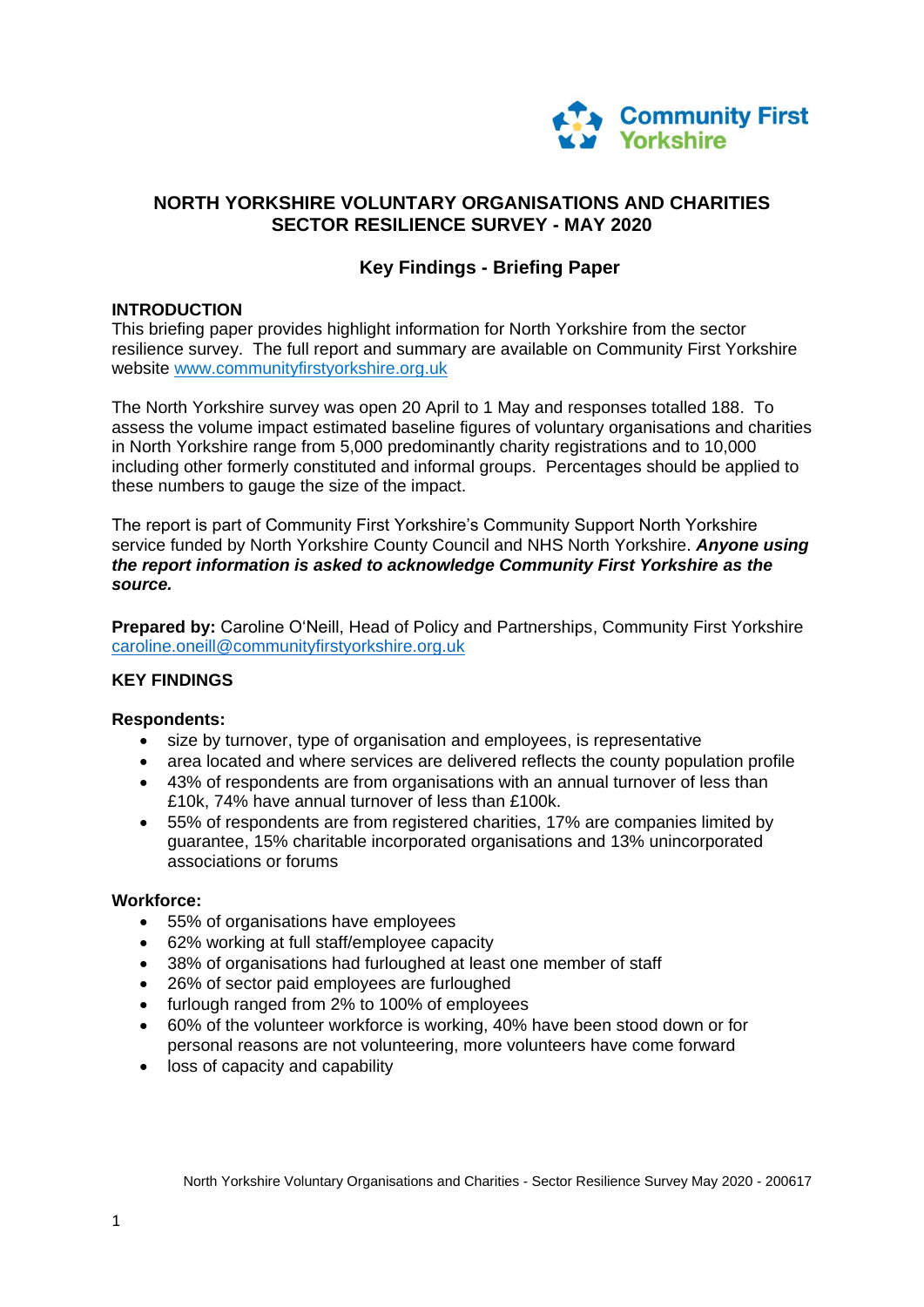### **Service demand:**

- 42% have over half of their income from trading
- 20% no change in demand, 22% increased demand, 57% experiencing decrease
- 78% of organisations have continued their service
- 22% have closed venue or service completely
- 62% have put on hold part of their service
- 63% of organisations identified at least one area of delivery at risk, mainly premises, social activities, services for people lonely or isolated and group activities/classes.
- 49% of those continuing have made modifications to their delivery

## **Digital:**

- 44% are finding digital exclusion an issue for the people they work with
- digital issues are across all ages and due to: access to technology, affordability and strength of wi-fi; lack of confidence and ability to use

### **Financial viability:**

- 14% of respondents are not able to sustain themselves for more than 3 months to end July, this compares to 13% classified as weak financially in Community First Yorkshire's 2019 VCS Survey
- overall 41% of organisations can cannot sustain themselves beyond the end of October, a 6 month horizon, in line with national figures
- 59% indicated they are sustainable beyond 6 months, this compares to around 80% of organisations indicating strong sustainability for 6-18 months in the 2019 Survey
- organisations with turnover between £100k-£500k are the most at risk at 70% sustainable for up to 6 months, the next most at risk have turnover of £500k-£1m at 63% indicating they can sustain themselves up to 6 months
- those at risk at 6mths ranges from 58% Scarborough to 19% Hambleton
- 45% Hambleton indefinite survival, compared to 16% in Harrogate and 18% in Selby
- service areas most at risk healthcare, respite, transport, mental/emotional support

### **Funders:**

- $\bullet$  flexible and supportive making payments
- concern how long funders will support service delivery changes, deferred decisions
- lack of resources in current funding to fully modify service delivery

### **Support:**

- 47% of organisations have gone to local authorities for support
- 31% use an infrastructure support organisation
- those not using support services are the least likely to sustain themselves after 6 months
- the top five areas of support needed: financial/funding/grants 57%, volunteering support (recruitment and management) 17%, IT and digital 11% and community engagement/planning/interpreting social distancing advice 11%.
- employment and HR support 10% low at the end of April, will have since increased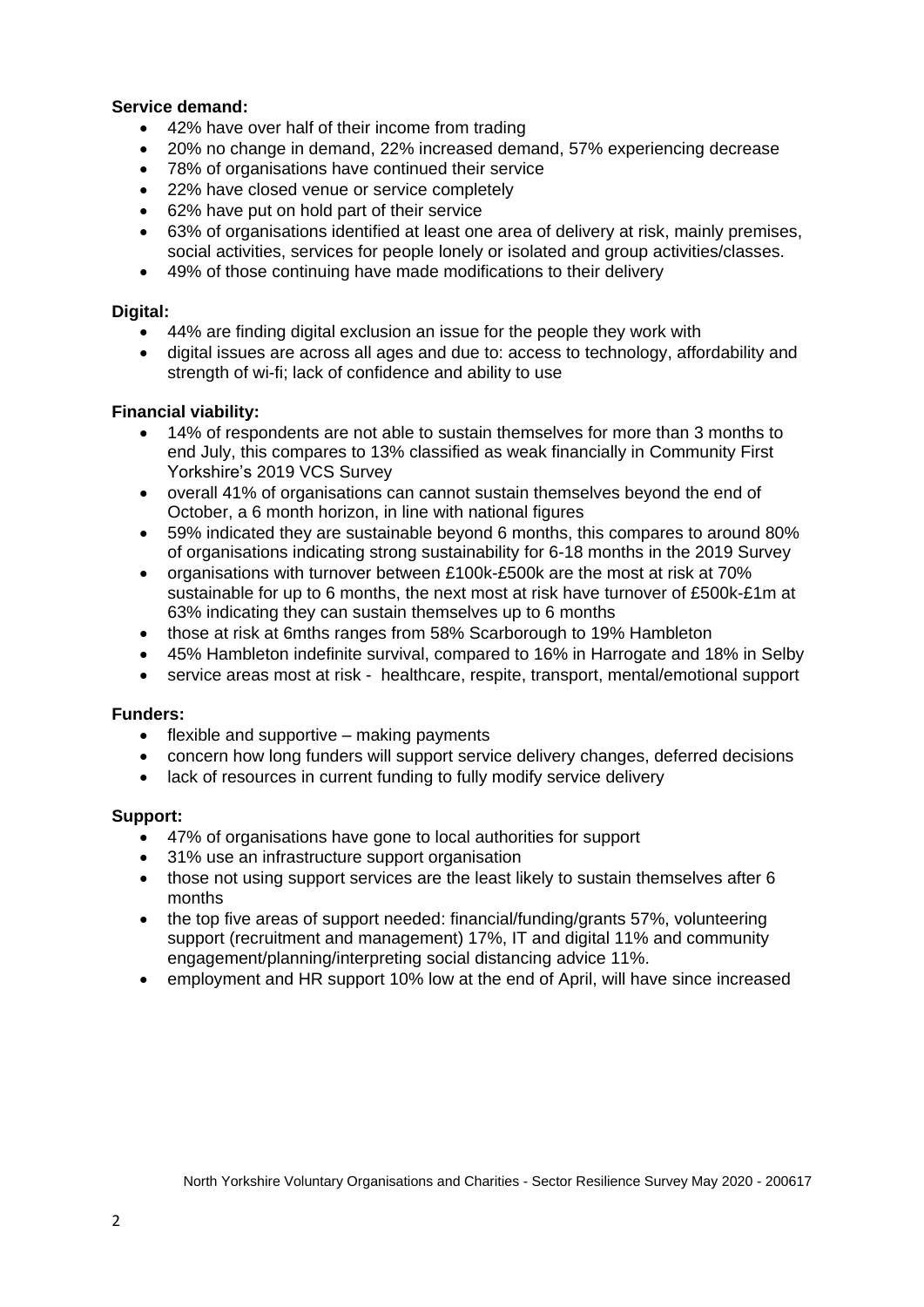## **Positives, challenges and changes:**

60% able to think of at least one positive

Community action

- greater unity and kindness, awareness of/and desire to help the most vulnerable and reaching new people
- staff and volunteer commitment in face of adversity, new volunteers and more social action

Community organisations

- creativity, adaptation, agility, self-help and new skills, new ways of working
- higher organisational profile; with more and better, supportive relationships
- time for reflection, taking stock, planning
- collaboration: network of similar organisations and Increased relationships with local organisations
- better communication with the public sector

### **Summary and Conclusions:**

| <b>Short-term</b> | Survival and cash-flow challenges particularly amongst those unable<br>$\blacksquare$ |
|-------------------|---------------------------------------------------------------------------------------|
| concerns          | to operate, those reliant on more than 50% of their income through                    |
| (new3             | trading, those seeing a decrease in demand for their services <sup>1</sup> and / or   |
| months)           | have been unable to modify their service delivery                                     |
|                   | Seeking reassurance from local authorities, CCG and others to                         |
| <b>SURVIVE</b>    | honour payments for contracted services / agree to modifying service                  |
| - URGENT          | delivery without penalty for those with this model                                    |
|                   | Being able to reach the (often vulnerable or isolated) people that<br>■               |
|                   | they serve and support so that they don't suffer unnecessarily                        |
|                   | Managing staff and volunteers in response to changes in demand                        |
|                   | for services (increases, reduction, redeployment) - this means                        |
|                   | managing not only the volumes and hours but their wellbeing                           |
| Medium-           | Funder and grant giving body intentions to help support<br>$\blacksquare$             |
| term              | response and recovery during 2020/2021 - some are concerned                           |
| concerns          | that if all focus solely on Covid-19 there is much less to go around the              |
| $(3-12)$          | wider sector and this may threaten 'prevention' or upstream activities                |
| months)           | and therefore some parts of the wider VCS infrastructure                              |
|                   | Customer / client / user group behaviours as lockdown measures<br>■                   |
| <b>REVIVE</b>     | are eased, and whether they will continue to attend and make                          |
| - INNOVATE        | purchases, donate and contribute as they did before                                   |
|                   | Maintaining services that are already at risk; 56 were identified in<br>■             |
|                   | the survey including many that are aimed at vulnerable people <sup>2</sup>            |
|                   | Being able to generate income once again without having to rely on<br>■               |
|                   | depleting reserves                                                                    |
|                   | Winter bills for those responsible for venues and their upkeep without<br>■           |
|                   |                                                                                       |
|                   | the ability to earn income at sufficient levels for upkeep                            |
|                   | Funding gaps when current grants for projects finish                                  |
| Longer-term       | Risks to funders themselves, who facing cuts, may be unable to<br>$\blacksquare$      |
| concerns          | provide support needed or previously available                                        |
| (1 year and       | Funding not being available for longer term, developmental projects<br>■              |
| beyond)           | that had been conceived before the current crisis, and which would                    |
|                   | have affected cash-flow (and therefore stability) from 2021 onwards                   |

**<sup>.</sup>** <sup>1</sup> Punctuated especially amongst organisations delivering services in Hambleton and Ryedale in this survey

<sup>2</sup> Services at risk are variably health-, care-, children-, mental health-, transport-, culturally-, education- and environment-related affecting children, young people, older people, people with physical and / or learning disabilities, victims of crime and people with different limiting conditions, memory loss or dealing with a significant life transition or event e.g. bereavement.

North Yorkshire Voluntary Organisations and Charities - Sector Resilience Survey May 2020 - 200617